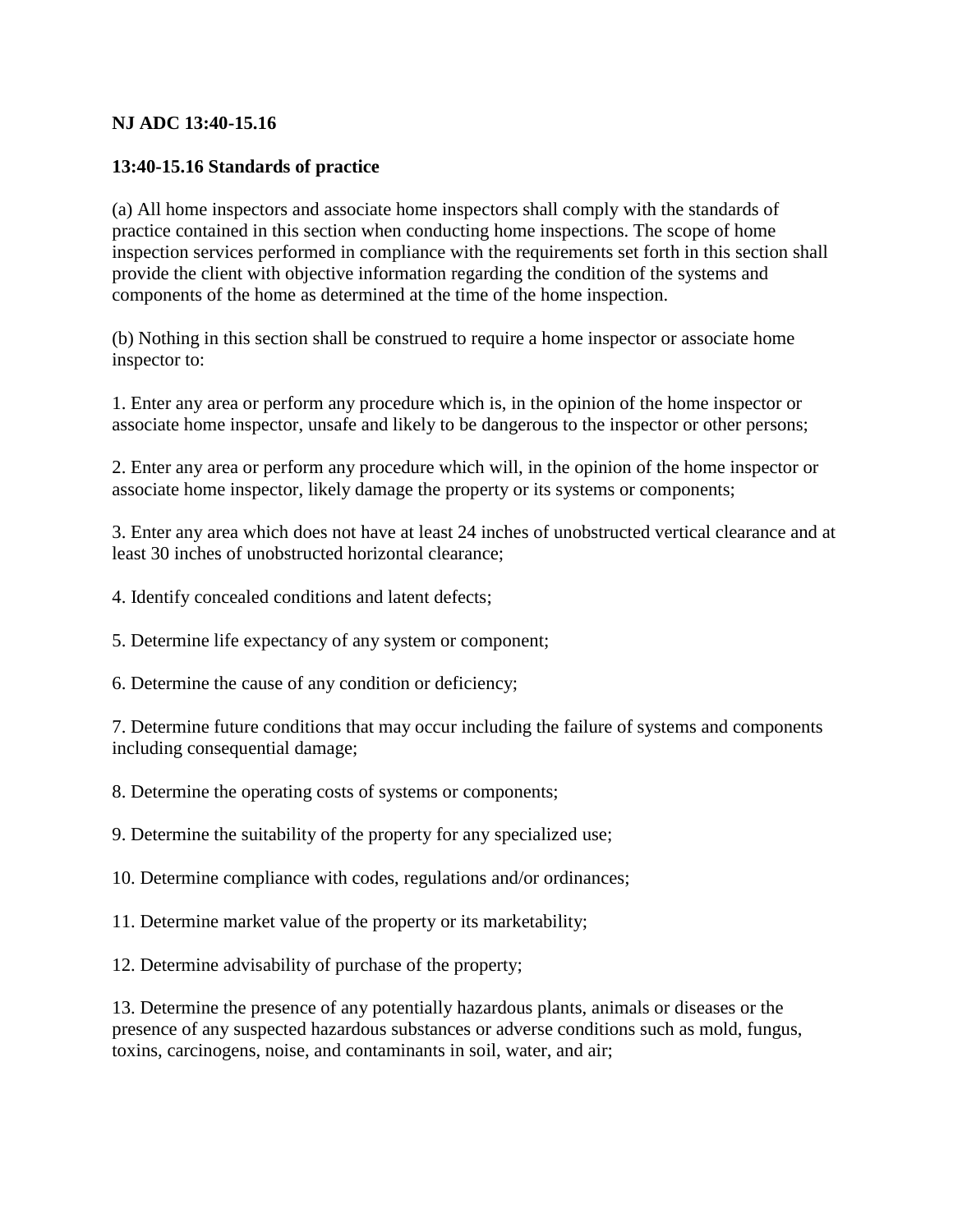14. Determine the effectiveness of any system installed or method utilized to control or remove suspected hazardous substances;

15. Operate any system or component which is shut down or otherwise inoperable;

16. Operate any system or component which does not respond to normal operating controls;

17. Operate shut-off valves;

18. Determine whether water supply and waste disposal systems are public or private;

19. Insert any tool, probe or testing device inside electrical panels;

20. Dismantle any electrical device or control other than to remove the covers of main and sub panels;

21. Walk on unfloored sections of attics; and

22. Light pilot flames or ignite or extinguish fires.

(c) Home inspectors and associate home inspectors shall:

1. Inspect the following systems and components in residential buildings and other related residential housing components:

i. Structural components as required by (e) below;

ii. Exterior components as required by (f) below;

iii. Roofing system components as required by (g) below;

iv. Plumbing system components as required by (h) below;

v. Electrical system components as required by (i) below;

vi. Heating system components as required by (j) below;

vii. Cooling system components as required by (k) below;

viii. Interior components as required by (l) below;

ix. Insulation components and ventilation system as required by (m) below; and

x. Fireplaces and solid fuel burning appliances as required by (n) below;

2. Prepare a home inspection report which shall: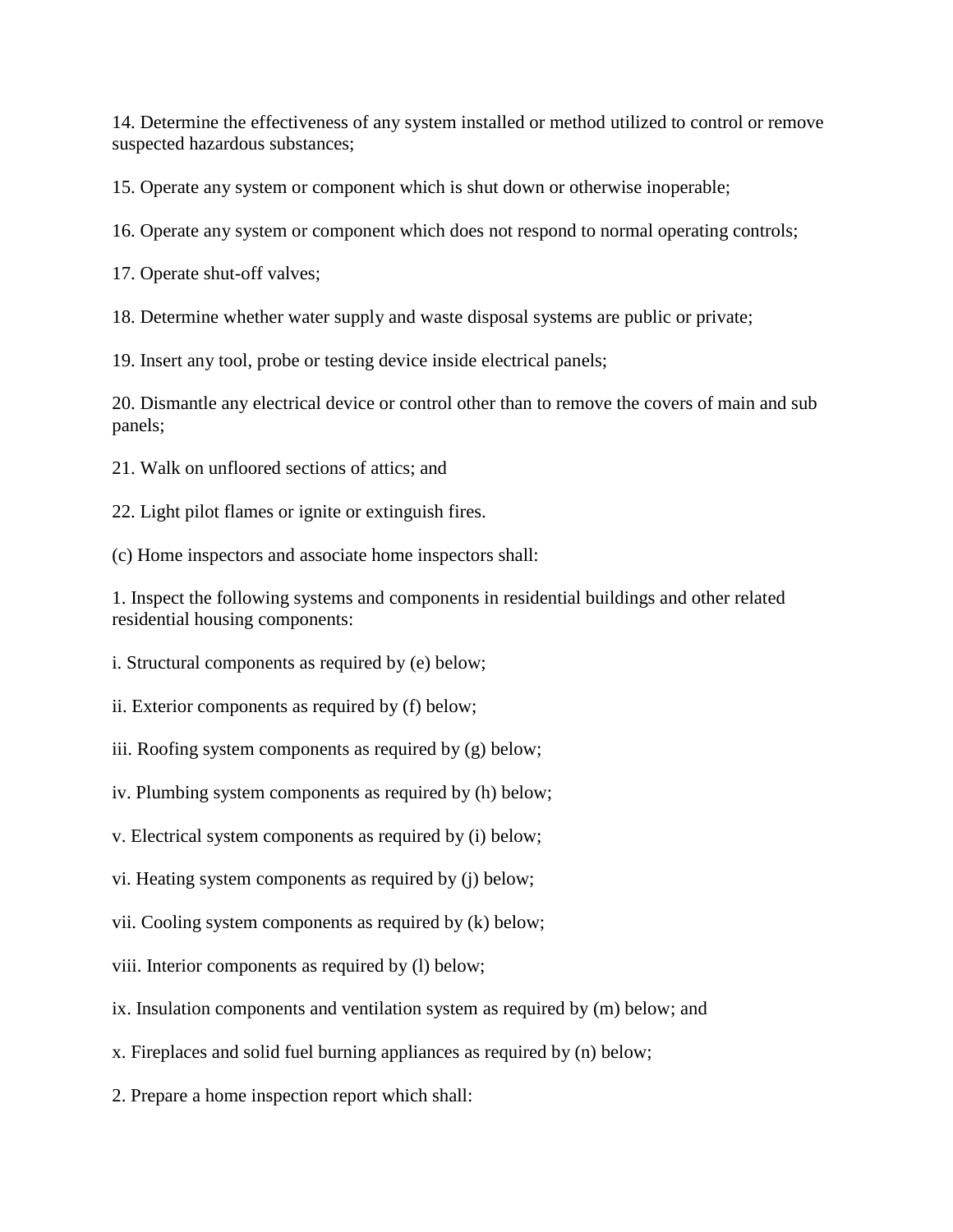i. Disclose those systems and components as set forth in (c)1 above which were present at the time of inspection;

ii. Disclose systems and components as set forth in (c)1 above which were present at the time of the home inspection but were not inspected, and the reason(s) they were not inspected;

iii. Describe the systems and components specified in these standards of practice;

iv. State material defects found in systems or components;

v. State the significance of findings where any material defects in the systems and components of (c)1 above were found; and

vi. Provide recommendations where material defects were found to repair, replace or monitor a system or component or to obtain examination and analysis by a qualified professional, tradesman, or service technician without determining the methods, materials or cost of corrections; and

3. Retain copies of all home inspection reports prepared pursuant to (c)2 above, for a period of five years upon completion of the report;

(d) Subsection (c) above is not intended to limit home inspectors or associate home inspectors from:

1. Inspecting or reporting observations and conditions observed in systems and components in addition to those required in (c)1 above and inspecting systems and components other than those mandated for inspection in (c)1 above as long as the inspection and reporting is based on the licensee's professional opinion, prior work experience, education and training, unless these standards of practice prohibit the home inspector or associate home inspector from inspecting such system or component;

2. Contracting with the client to provide, for an additional fee additional inspection services provided the home inspector or associate home inspector is educated, trained, certified, registered or licensed, pursuant to the provisions of N.J.A.C. 13:40-15.22 and other applicable statutes and rules; and

3. Excluding systems and components from the inspection if requested in writing by the client.

(e) When conducting the inspection of the structural components, the home inspector or associate home inspector shall:

l. Inspect:

i. Foundation;

ii. Floors;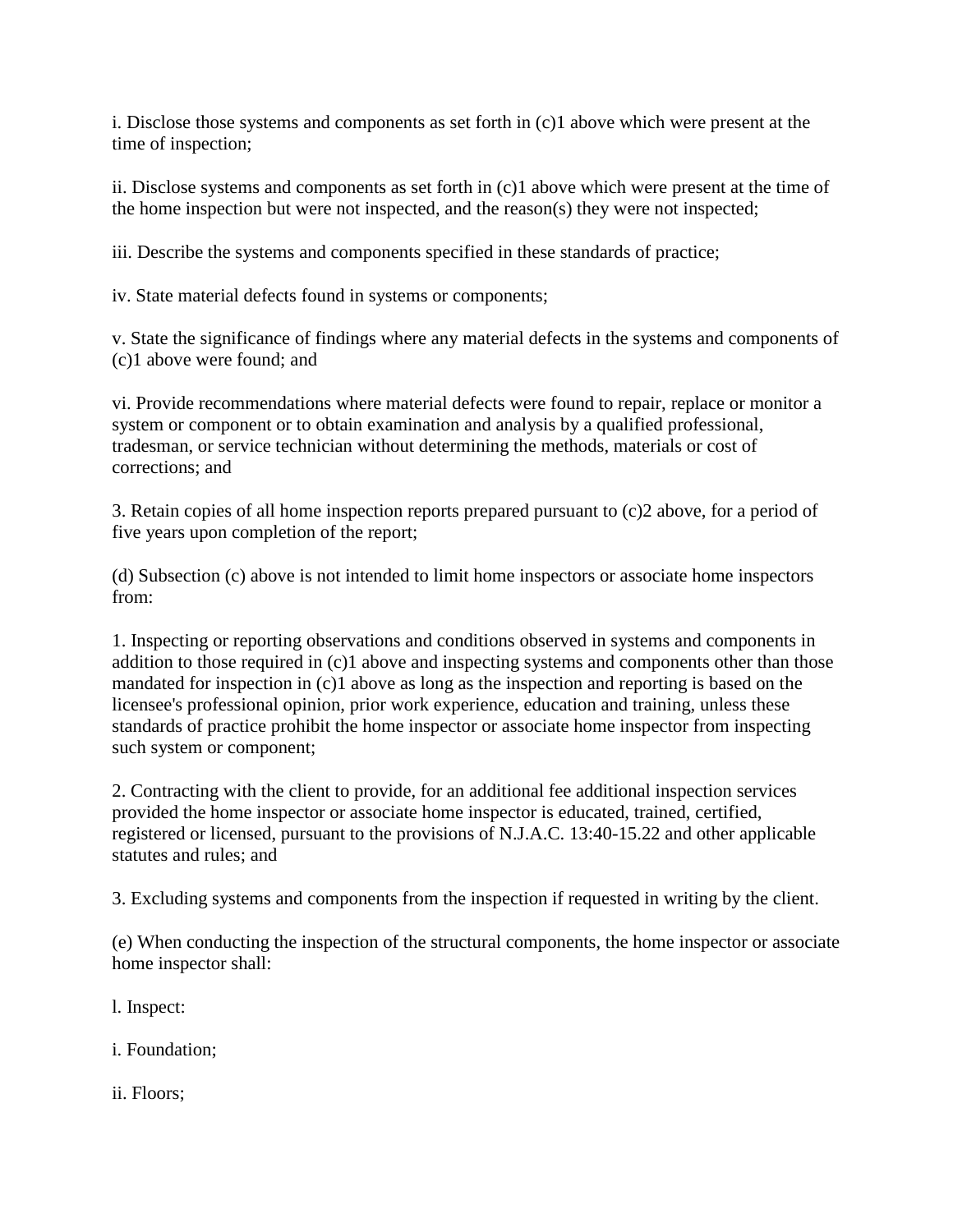iii. Walls;

iv. Ceilings; and

v. Roof;

2. Describe:

i. Foundation construction type and material;

ii. Floor construction type and material;

iii. Wall construction type and material;

iv. Ceiling construction type and material; and

v. Roof construction type and material;

3. Probe structural components where deterioration is suspected unless such probing would damage any finished surface; and

4. Describe in the home inspection report the methods used to inspect under- floor crawl spaces and attics.

(f) When conducting the inspection of the exterior components, a home inspector or associate home inspector shall:

1. Inspect:

i. Exterior surfaces, excluding shutters, and screening, awnings, and other similar seasonal accessories;

ii. Exterior doors excluding storm doors or safety glazing;

iii. Windows excluding storm windows and safety glazing;

iv. Attached or adjacent decks, balconies, stoops, steps, porches, and their railings;

v. Vegetation, grading, drainage, and retaining walls with respect to their immediate detrimental effect on the condition of the residential building, excluding fences, geological and/or soil conditions, sea walls, break-walls, bulkheads and docks, or erosion control and earth stabilization;

vi. Attached or adjacent walkways, patios, and driveways; and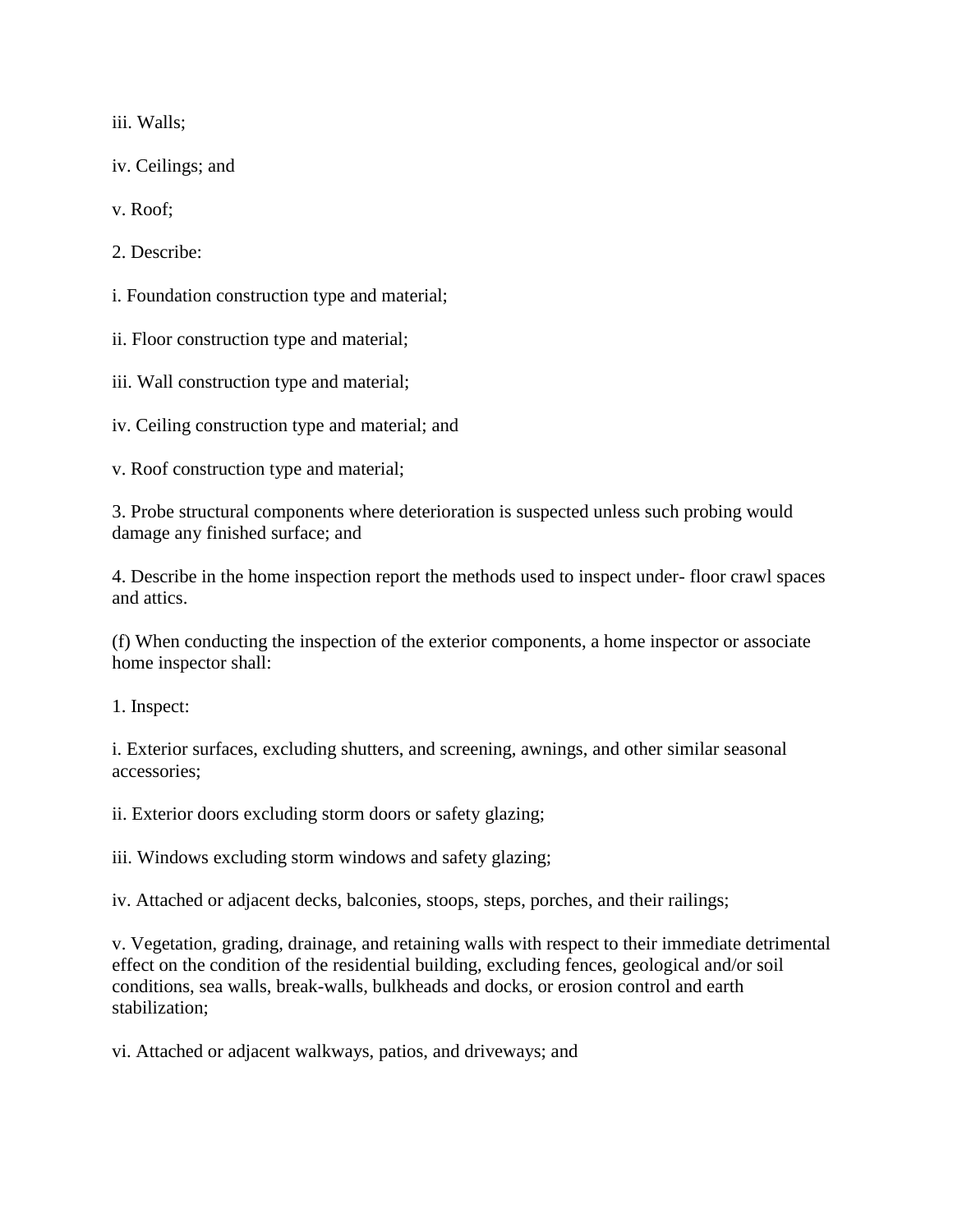vii. Garage doors including automatic door openers and entrapment protection mechanisms, excluding remote control devices; and

2. Describe exterior wall surface type and material.

(g) When inspecting the roof of a residential building, the home inspector or associate home inspector shall:

1. Inspect:

i. Roofing surface, excluding antennae and other installed accessories such as solar heating systems, lightning arresters, and satellite dishes;

ii. Roof drainage systems;

iii. Flashing;

- iv. Skylights; and
- v. Exterior of chimneys;
- 2. Describe:
- i. Roof surface;
- ii. Roof drainage systems;
- iii. Flashing;
- iv. Skylights; and
- v. Chimneys;
- 3. Employ reasonable, practicable and safe methods to inspect the roof such as:
- i. Walking on the roof;
- ii. Observation from a ladder at roof level; or
- iii. Visual examination with binoculars from ground level; and
- 4. Describe the methods used to inspect the roof.
- (h) When inspecting the plumbing system, a home inspector or associate home inspector shall:
- 1. Inspect: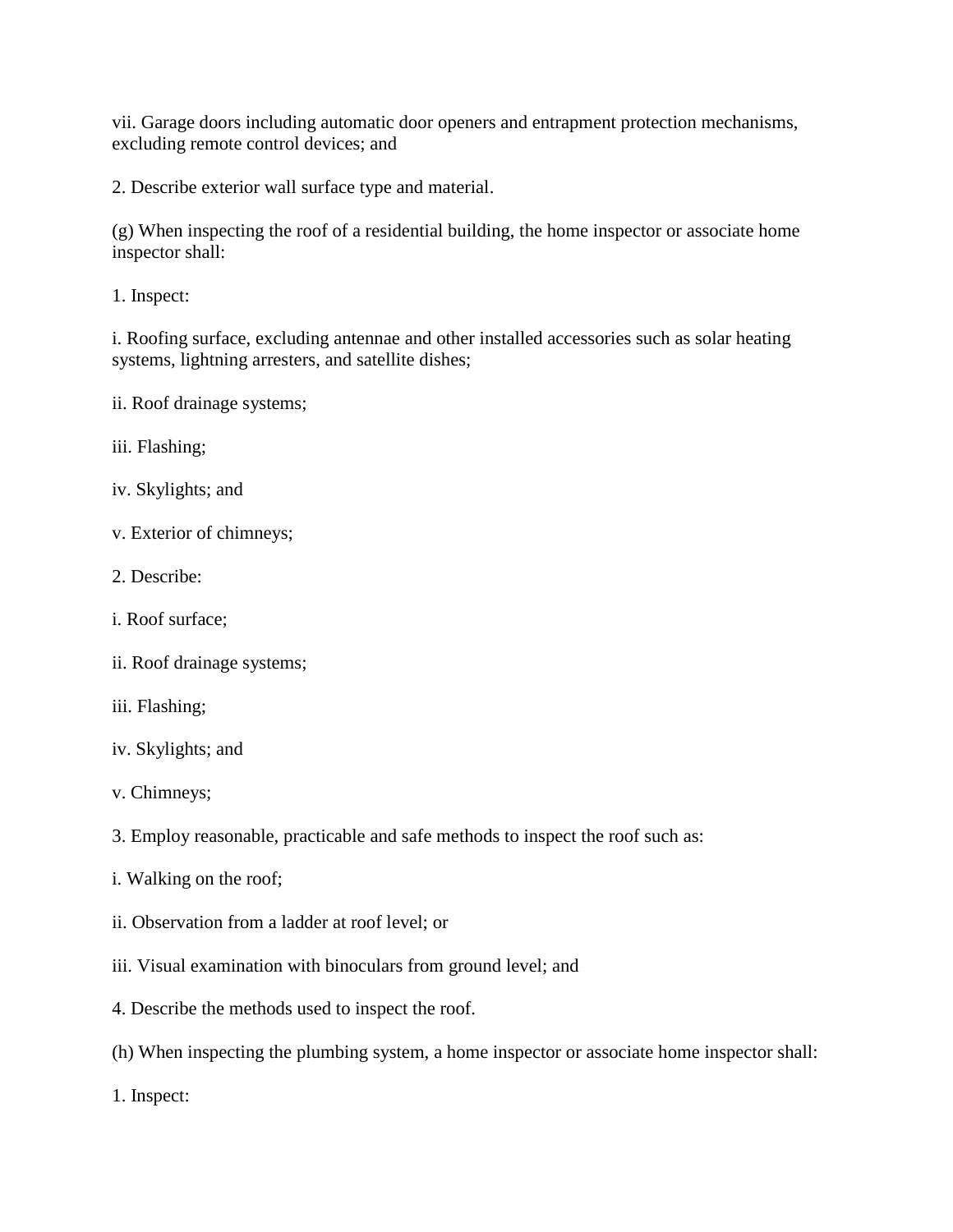i. Interior water supply and distribution systems including functional water flow and functional drainage, excluding wells, well pumps, well water sampling or water storage related equipment, determination of water supply quantity or quality and water conditioning systems and lawn irrigation systems;

ii. All interior fixtures and faucets, excluding shut off valves, wells, well pumps, well water sampling and water storage related equipment;

iii. Drain, waste and vent systems;

iv. Domestic water heating systems, without operating safety valves or automatic safety controls, and excluding solar water heating systems;

v. Combustion vent systems excluding interiors of flues and chimneys;

vi. Fuel distribution systems; and

vii. Drainage sumps, sump pumps and related piping; and

2. Describe:

i. Predominant interior water supply and distribution piping materials;

ii. Predominant drain, waste and vent piping materials; and

iii. Water heating equipment including energy sources.

(i) When inspecting the electrical system, a home inspector or associate home inspect shall:

1. Inspect:

i. Service entrance system;

ii. Main disconnects, main panel and sub panels, including interior components of main panel and sub panels;

iii. Service grounding;

iv. Wiring, without measuring amperage, voltage or impedance, excluding any wiring not a part of the primary electrical power distribution system, such as central vacuum systems, remote control devices, telephone or cable system wiring, intercom systems, security systems and low voltage wiring systems;

v. Over-current protection devices and the compatibility of their ampacity with that of the connected wiring;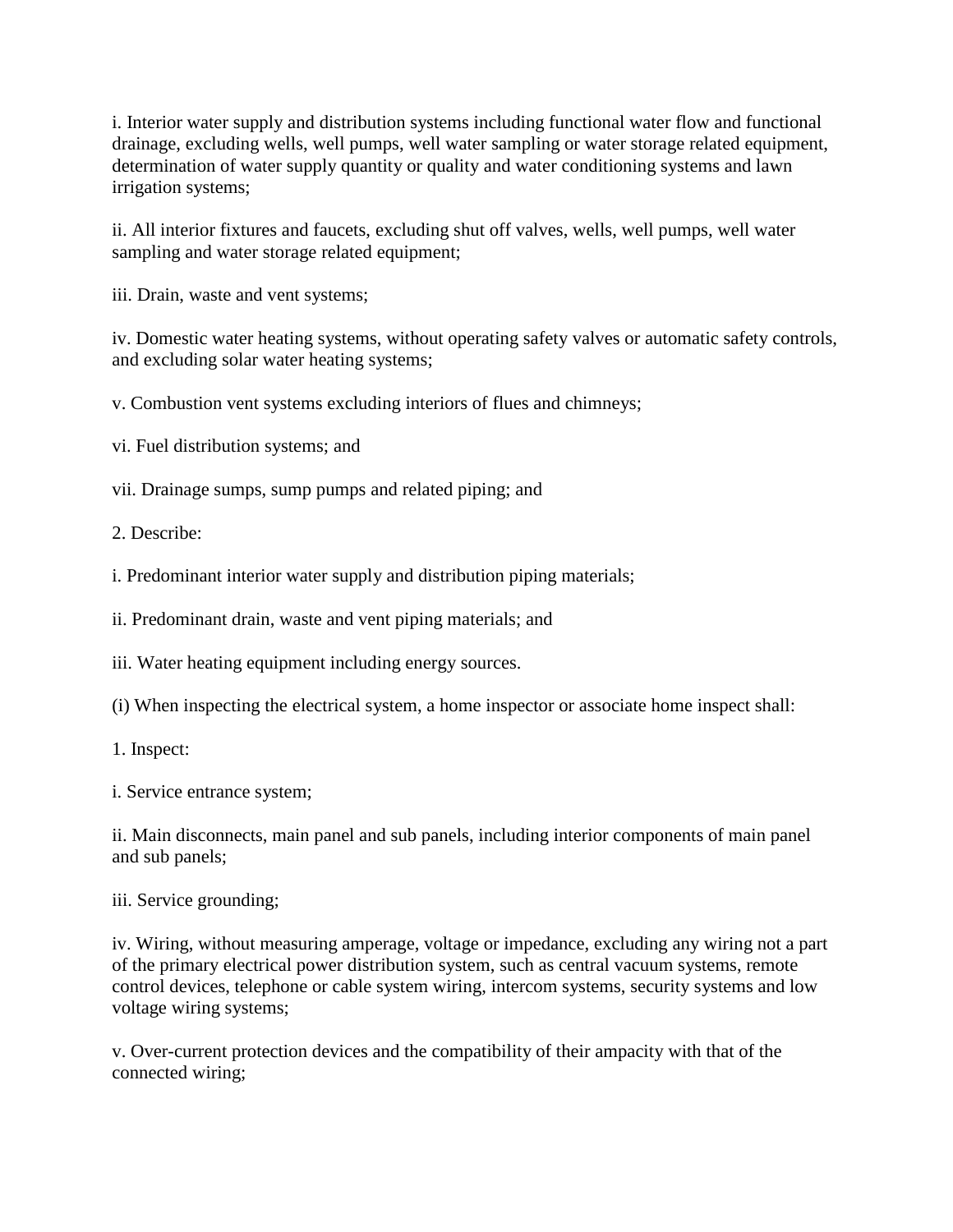vi. At least one of each interior installed lighting fixture, switch, and receptacle per room and at least one exterior installed lighting fixture, switch, and receptacle per side of house; and

vii. Ground fault circuit interrupters; and

2. Describe:

i. Amperage and voltage rating of the service;

ii. Location of main disconnect, main panels, and sub-panels;

iii. Type of over-current protection devices;

iv. Predominant type of wiring;

v. Presence of knob and tube branch circuit wiring; and

vi. Presence of solid conductor aluminum branch circuit wiring.

(j) When inspecting the heating system, a home inspector or associate home inspector shall:

1. Inspect:

i. Installed heating equipment and energy sources, without determining heat supply adequacy or distribution balance, and without operating automatic safety controls or operating heat pumps when weather conditions or other circumstances may cause damage to the pumps, and excluding humidifiers, electronic air filters and solar heating systems;

ii. Combustion vent systems and chimneys, excluding interiors of flues or chimneys;

iii. Fuel storage tanks, excluding propane and underground storage tanks; and

iv. Visible and accessible portions of the heat exchanger, removing the flame roll-out shield if applicable; and

2. Describe:

i. Heating equipment and distribution type; and

ii. Energy sources.

(k) When inspecting the cooling system, a home inspector or associate home inspector shall:

1. Inspect: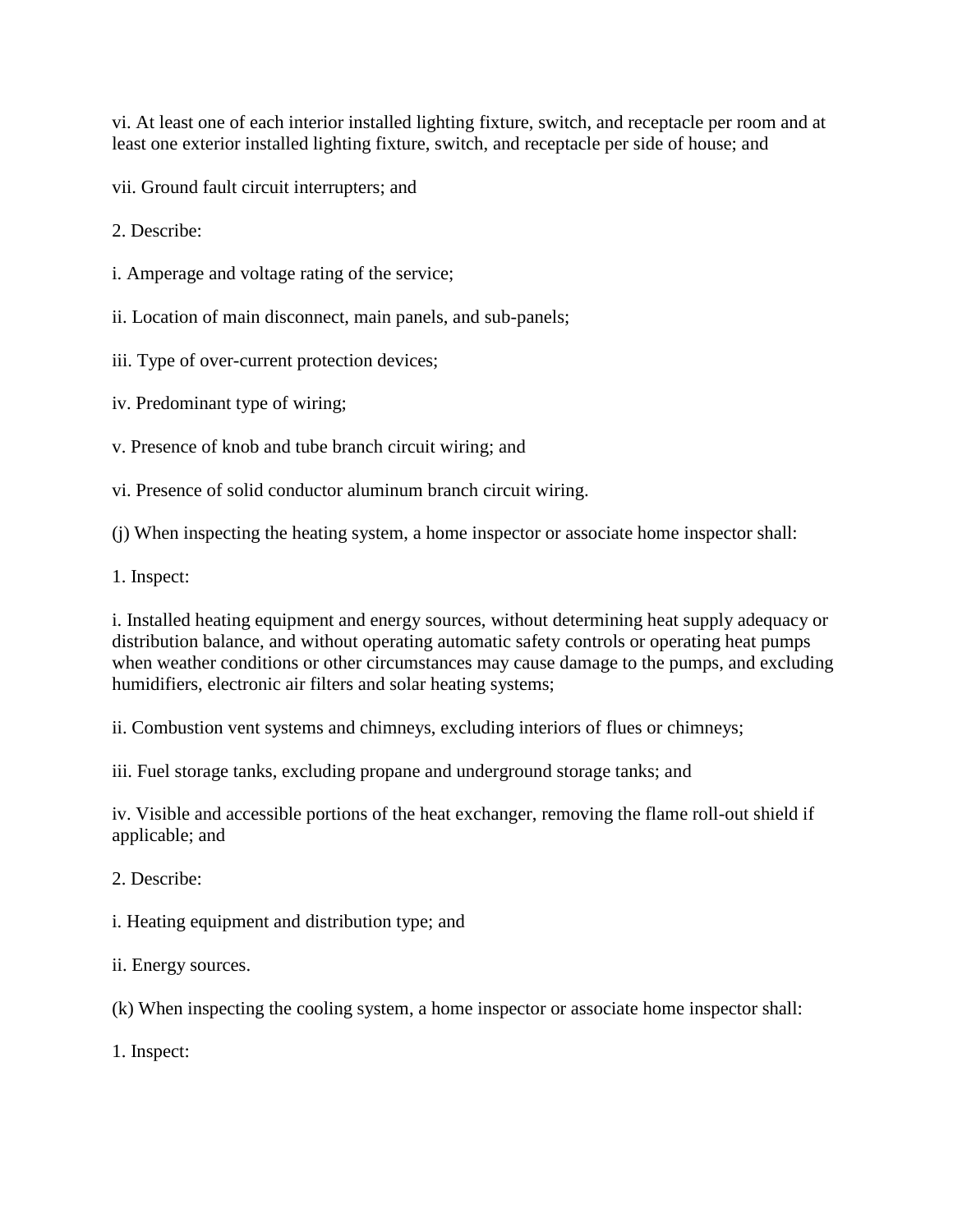i. Central cooling system, excluding electronic air filters and excluding determination of cooling supply adequacy or distribution balance and without operating central cooling equipment when weather conditions or other circumstances may cause damage to the cooling equipment;

ii. Permanently installed hard-wired, through-wall individual cooling systems; and

iii. Energy sources; and

2. Describe:

i. Cooling equipment and distribution type; and

ii. Energy sources.

(l) When inspecting the interior of a residential building, a home inspector or associate home inspector shall:

1. Inspect:

i. Walls, ceilings, and floors excluding paint, wallpaper and other finish treatments, carpeting and other non-permanent floor coverings;

ii. Steps, stairways, and railings;

iii. Installed kitchen wall cabinets to determine if secure;

iv. At least one interior passage door and operate one window per room excluding window treatments; and

v. Household appliances limited to:

(1) The kitchen range and oven to determine operation of burners or heating elements excluding microwave ovens and the operation of self-cleaning cycles and appliance timers and thermostats;

(2) Dishwasher to determine water supply and drainage; and

(3) Garbage disposer.

(m) When inspecting the insulation components and ventilation system of a residential building, the home inspector or associate home inspector shall:

1. Inspect:

i. Insulation in unfinished spaces without disturbing insulation;

ii. Ventilation of attics and crawlspaces; and